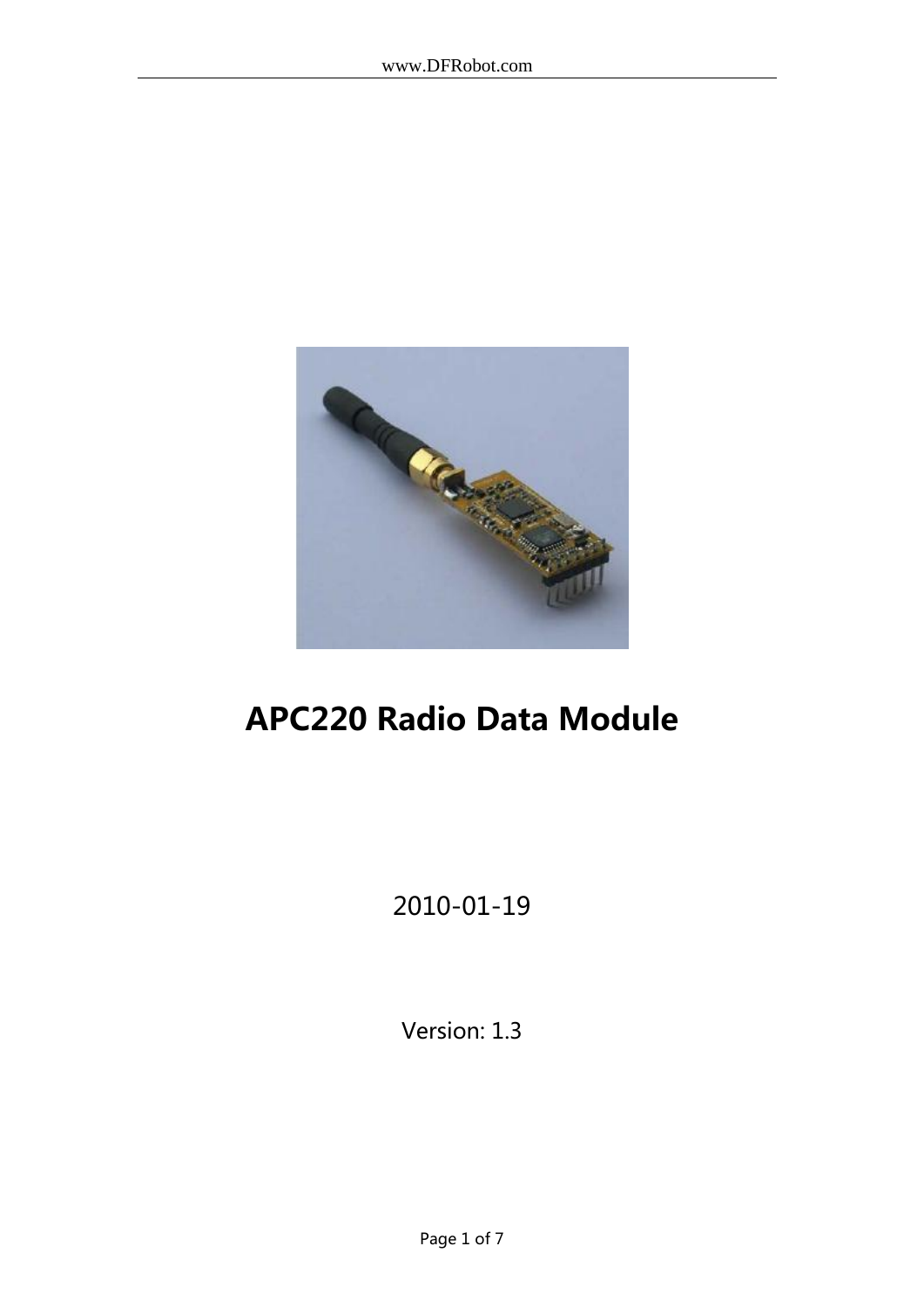## **Introduction**

This APC220 is a highly versatile, low power radio solution that is easy to setup and integrate into any project requiring a wireless RF link.

It is perfect for robotic application which gives you a wireless control. You can connect one of these modules with your MCU through TTL interface. And connect your PC with another APC220 module through a TTL/USB converter

# **Specification**

Working frequency: 431 MHz to 478 MHz Power: 3.3-5.5V Current: <25-35mA Working temperature: -20℃~+70℃ Range: 1200m line of sight (1200 bps) Interface: UART/TTL Baud rate: 1200-19200 bps Baud rate (air): 1200-19200 bps Receive Buffer: 256 bytes Size:  $37$ mm  $\times$  17 mm  $\times$  6.6mm Weight: 30g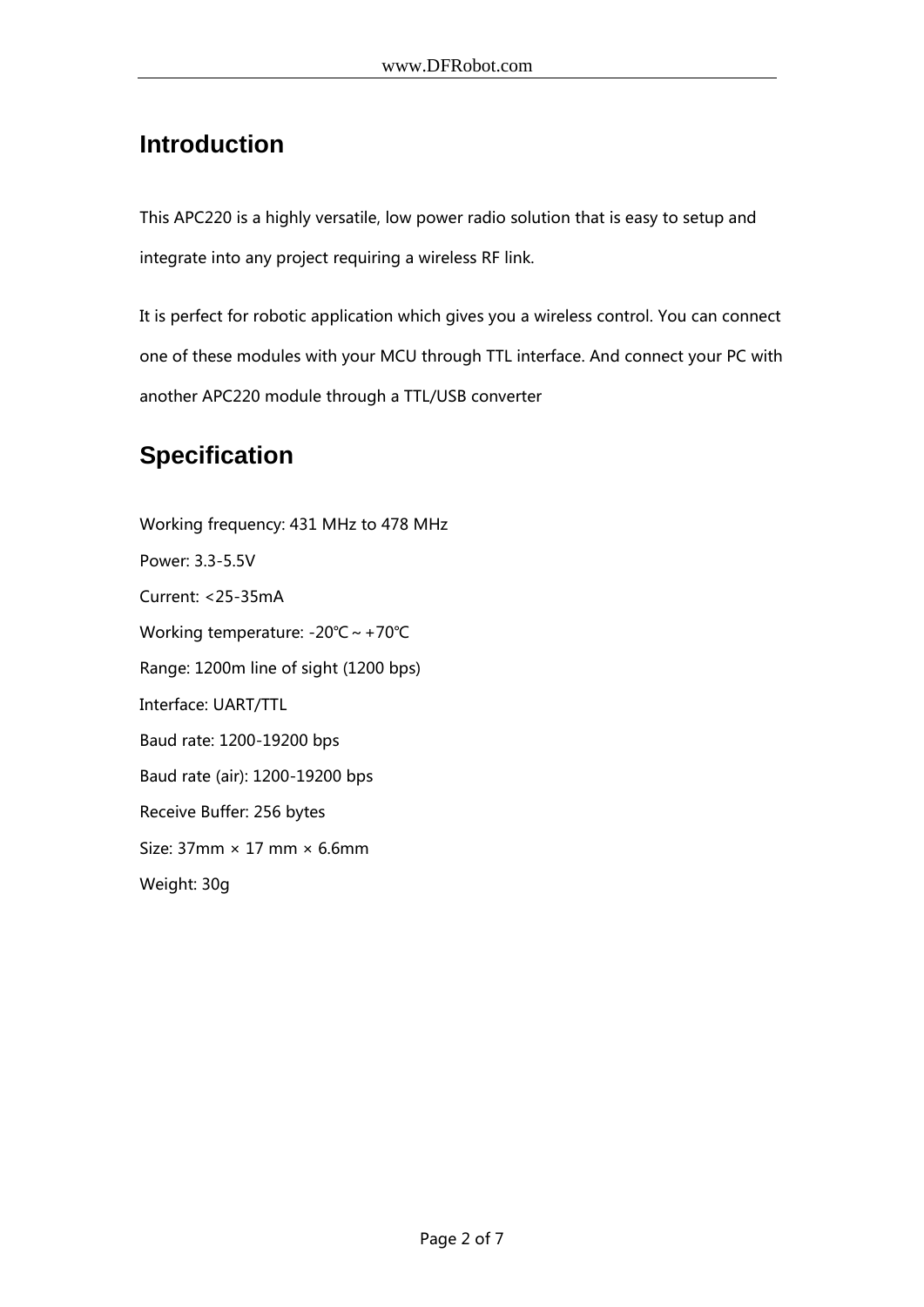# **Pin Definition**





| Pin           | <b>Definition</b> | <b>Detail</b>                                                |
|---------------|-------------------|--------------------------------------------------------------|
| 1             | GND               | 0V Ground                                                    |
| $\mathcal{P}$ | <b>VCC</b>        | 3.3V-5.5V Power                                              |
| 3             | EN.               | Enable the device when leave it disconnected or apply > 1.6V |
|               |                   | Disable the device when apply <0.5V                          |
| 4             | <b>RXD</b>        | UART RX                                                      |
| .5            | <b>TXD</b>        | UART TX                                                      |
| 6             | <b>AUX</b>        | UART Signal- Receive (low) Transmit (high)                   |
|               | <b>SET</b>        | Set parameters (low)                                         |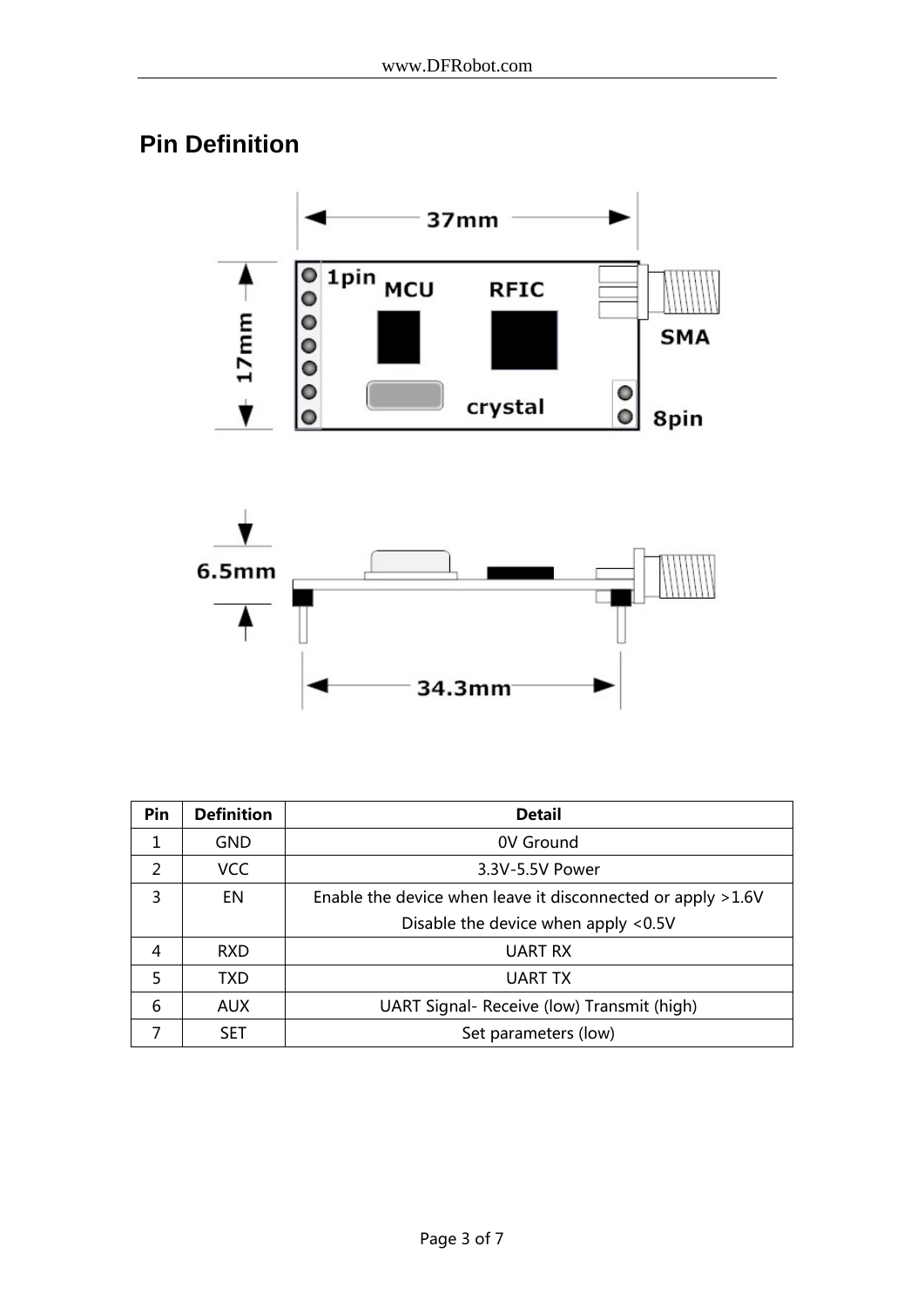### **Default Setting**

Baud Rate: 9600 bps Bits: 8 Parity: None Stop bit: 1 RF Frequency: 431 MHz Air Rate: 9600 bps Output Power: 20mw

### **Connection**

#### **Connect APC220 to PC**

To connect APC220 to PC, a TTL to RS232 or TTL to USB converter is required.

**UART/TTL TO RS232** 

O GND  $3.3 - 5.5V$ PC  $\bigcirc$ **VCC** TTL TO RS232  $\circ$  $\mathop{\rm EN}\nolimits$  $\bigcirc$ **RXD** TX(RS232) TX(RS232) **TXD** O **TXD** RX(RS232) RX(RS232) **RXD** AUX  $\circ$ **SET**  $\bigcirc$ PC

APC220 Module

Figure: Connect APC220 to PC via RS232-TTL converter

#### **Connect APC220 to MCU**

Any MCU which has TTL port is able to talk to APC220. A diagram is shown below for easy connection.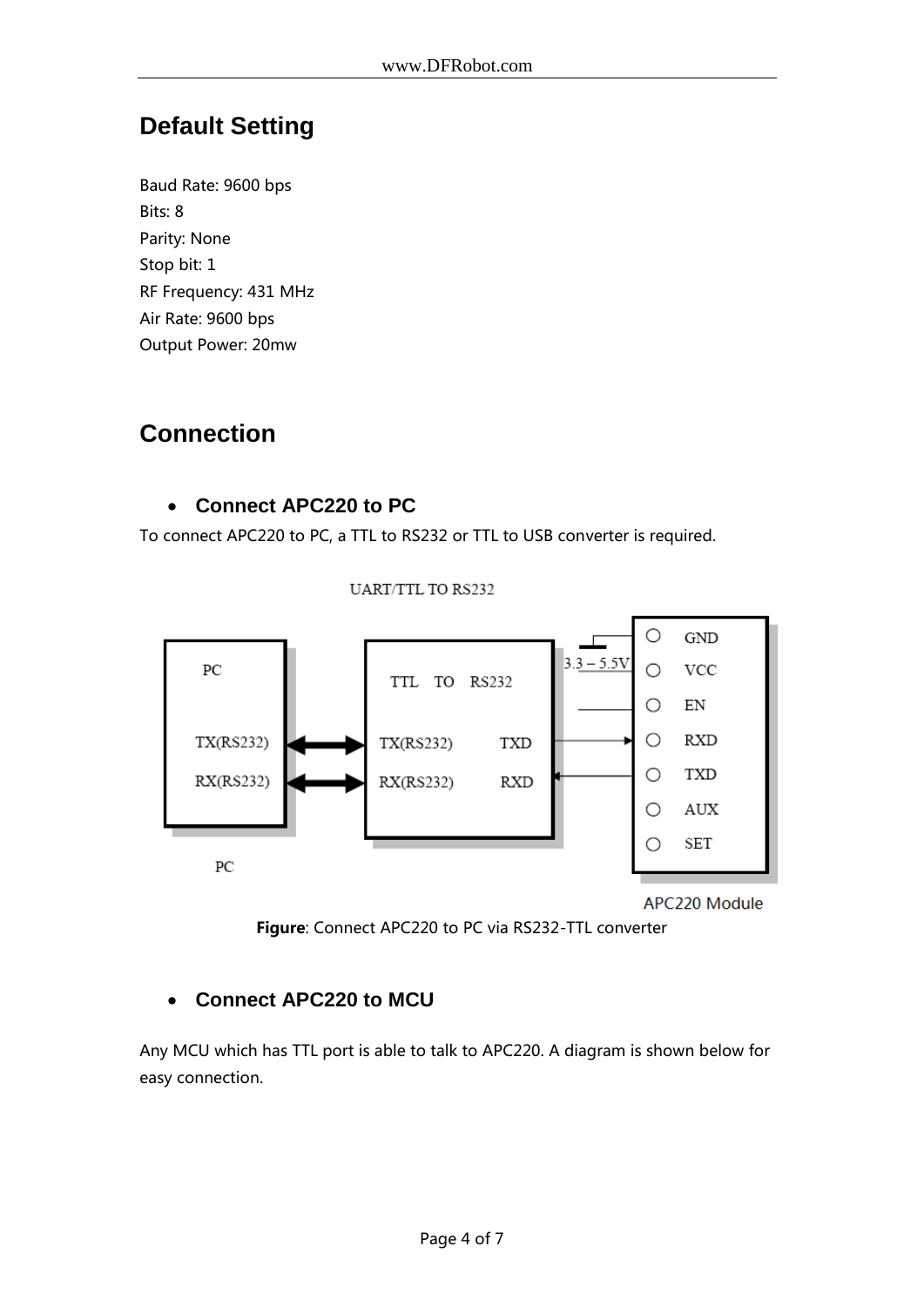



#### **Connect PC to MCU via APC220**

To connect PC with MCU via APC220, a RS232-TTL or USB-TTL converter is required.



Figure: Connect PC to MCU via APC220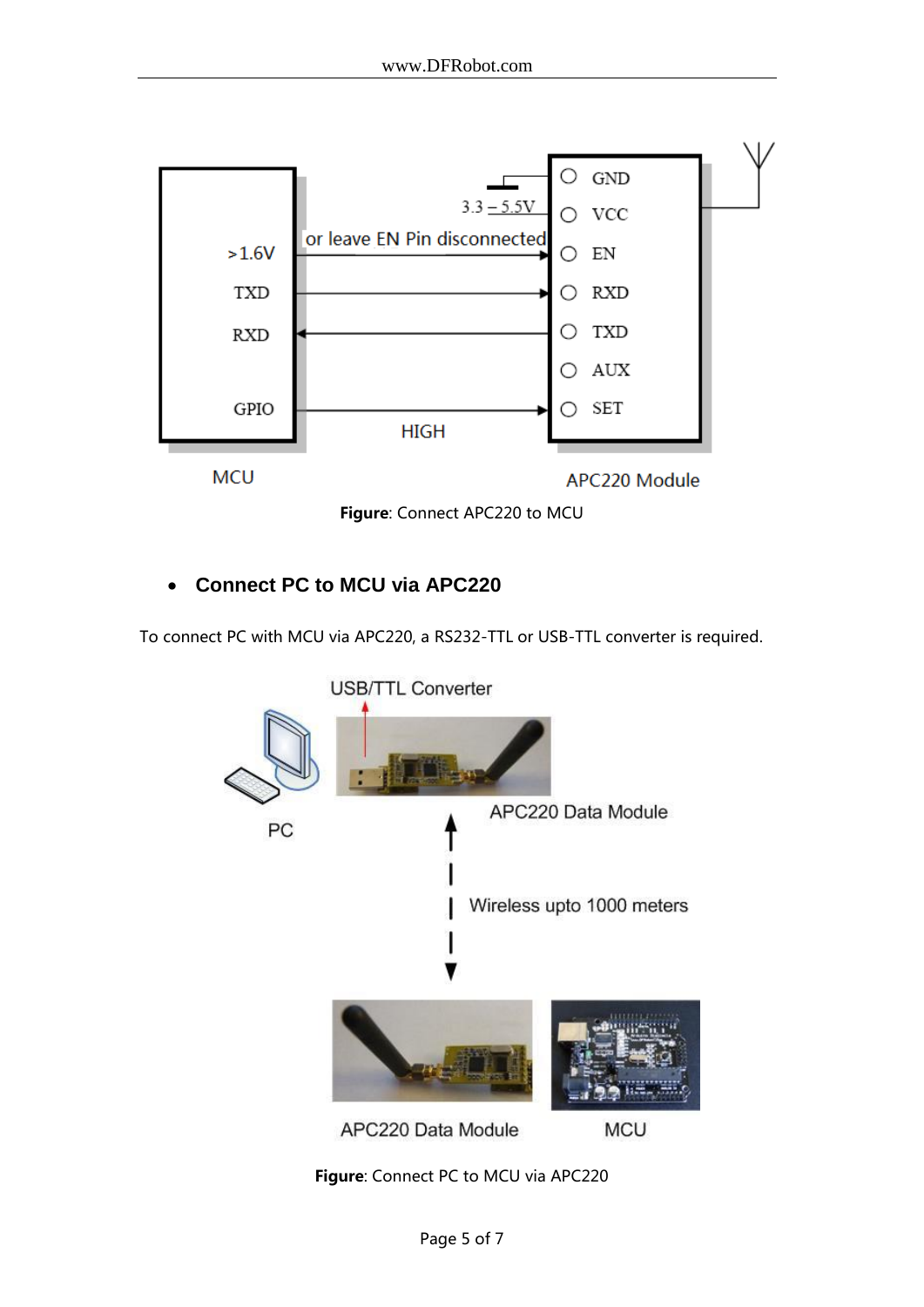#### **Connect PC to PC via APC220**

To connect PC to PC via APC220, two USB-TTL or RS232-TTL converters are required. A diagram is illustrated below.



### **Others:**



USB-TTL Converter Pin out diagram